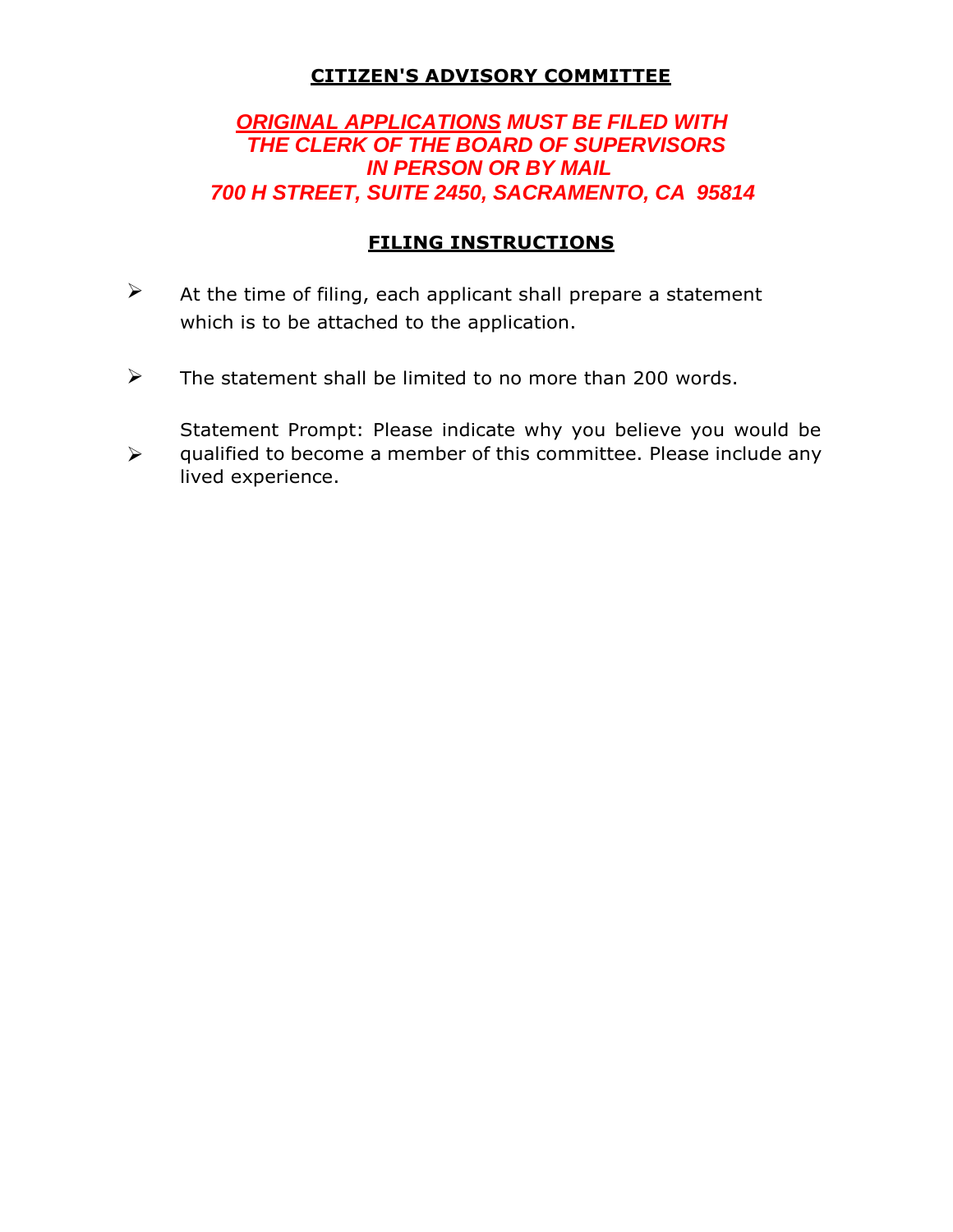

#### **APPLICATION FOR APPOINTMENT TO CITIZEN'S ADVISORY COMMITTEE (CAC)**

# *<http://www.sccob.saccounty.net/pages/boards.html> ORIGINAL APPLICATIONS MUST BE FILED WITH THE CLERK OF THE BOARD OF SUPERVISORS IN PERSON OR BY MAIL 700 H STREET, SUITE 2450, SACRAMENTO,CA 95814*

### *PLEASE PRINT OR TYPE:*

| Application for Appointment to:  |      |                                                                                                                          |                        |                    |
|----------------------------------|------|--------------------------------------------------------------------------------------------------------------------------|------------------------|--------------------|
|                                  |      | <b>Committee Name</b>                                                                                                    |                        |                    |
| Filing Period:                   |      | Seat Type:                                                                                                               |                        |                    |
| Mr. / Mrs. / Ms.                 |      |                                                                                                                          |                        |                    |
| Home Address:                    | Last |                                                                                                                          | First                  | MI                 |
|                                  |      | <b>Street Address</b>                                                                                                    | City                   | Zip Code           |
| <b>Mailing Address:</b>          |      |                                                                                                                          |                        |                    |
|                                  |      | <b>Street Address</b>                                                                                                    | City                   | Zip Code           |
|                                  |      | Supervisorial District in which you reside: ______                                                                       |                        |                    |
|                                  |      | (This information is available from http://www.supervisorlookup.saccounty.net/)                                          |                        |                    |
| <b>Phone Numbers:</b>            |      |                                                                                                                          |                        |                    |
| E-mail Address:                  |      | Home<br><b>Work</b>                                                                                                      | Cell                   | Fax                |
| EmploymentHistory:<br>recentjob. |      | Please list your employment history for the last ten years beginning with your most<br>Explain any gap(s) in employment. |                        |                    |
| From/To                          |      | Name and Address of Employer                                                                                             | <b>Position/Duties</b> | Reason for Leaving |
| From:<br>To:                     |      |                                                                                                                          |                        |                    |
| From/To                          |      | Name and Address of Employer                                                                                             | <b>Position/Duties</b> | Reason for Leaving |
| From:<br>To:                     |      |                                                                                                                          |                        |                    |
| From/To                          |      |                                                                                                                          | <b>Position/Duties</b> |                    |
| From:<br>To:                     |      | Name and Address of Employer                                                                                             |                        | Reason for Leaving |
|                                  |      |                                                                                                                          |                        |                    |
| Office                           |      | Use<br>On/y                                                                                                              |                        |                    |

*Applicant's Statement Rec'd? Seat #/Replaces:*

*Appointment Expiration Date*